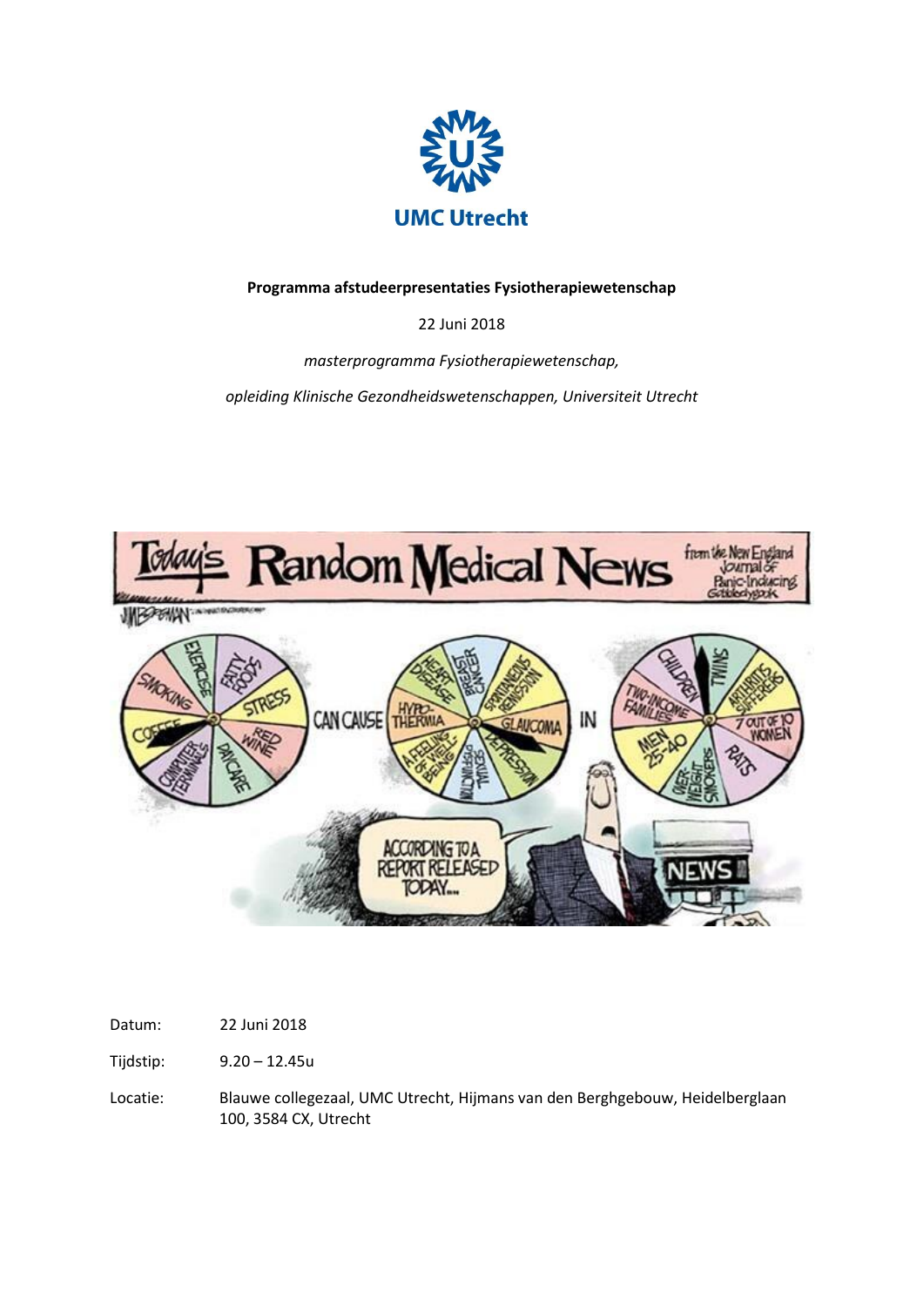- 9.20u **Ontvangst en opening** door dr. MF Pisters
- 9.30-9.35u Development of quality indicators for nonspecific low back pain in Dutch primary physiotherapy care, **Renske Schapendonk** - IQ Healthcare, Radboud MC, Nijmegen
- 9.35-9.40u Differences in patient characteristics and care path between direct access patients and referred patients to a physiotherapist, **Anke Janssen** - NIVEL, Utrecht
- 9.40- 9.45u Needs, beliefs, feelings and behavior of close-relatives of patients admitted to the ICU regarding physical activity promotion: a longitudinal qualitative study, **Veerle van Dongen** - Radboud UMC, Nijmegen
- 9.45-9.50u Decision-making on continuing physical therapy in primary care after inpatient stroke rehabilitation: A qualitative study, **Marieke van der Veen** - AWF Utrecht & RFS, UMC Utrecht
- 9.50-9.55u Identification of relevant factors for patient mobility during hospitalization: A core set of quantitative and qualitative indicators, **Stein van den Heuvel** - IQ healthcare, Radboud MC, Nijmegen
- 9.55-10.00u Identifying the framework of Advanced Practice Physiotherapy in primary care in the Netherlands, **Ferdinand Bastiaens** - Hogeschool Utrecht & RFS, UMC Utrecht
- 10.00-10.05u Predicting outcomes after Total Knee Arthroplasty based on trajectories of functional status during an intensive physiotherapy program: an exploratory analysis, **Jacco Westeneng** - IQ healthcare, Radboud MC, Nijmegen
- 10.05-10.10u Predicting mobility in hospitalized adult patients, **Mohammed Benali** RFS, UMC Utrecht
- 10.10-10.15u Factors associated with reduced work functioning in people with moderate medically unexplained physical symptoms, **Mark van Tilburg** - AWF Utrecht, Utrecht & RFS, UMC Utrecht
- 10.15-10.20u Impact of 'Ban Bedcentricity' multi-dimensional intervention to counteract in hospital functional decline: a retrospective review of routinely collected data, **Sandra Potkamp-Kloppers** – Radboud UMC, Nijmegen

## *Pauze*

- 10.35-10.40u The intra-session reliability and concurrent validity of centre of pressure measurements in different foot positions in servicemen: a cross-sectional study, **Saskia van der Heijden** - Militair Revalidatie Centrum Aardenburg, Doorn
- 10.40-10.45u Physical Activity Level in Children undergoing Cancer treatment, **Lineke Kleinlugtenbelt** - Princess Máxima Center, Utrecht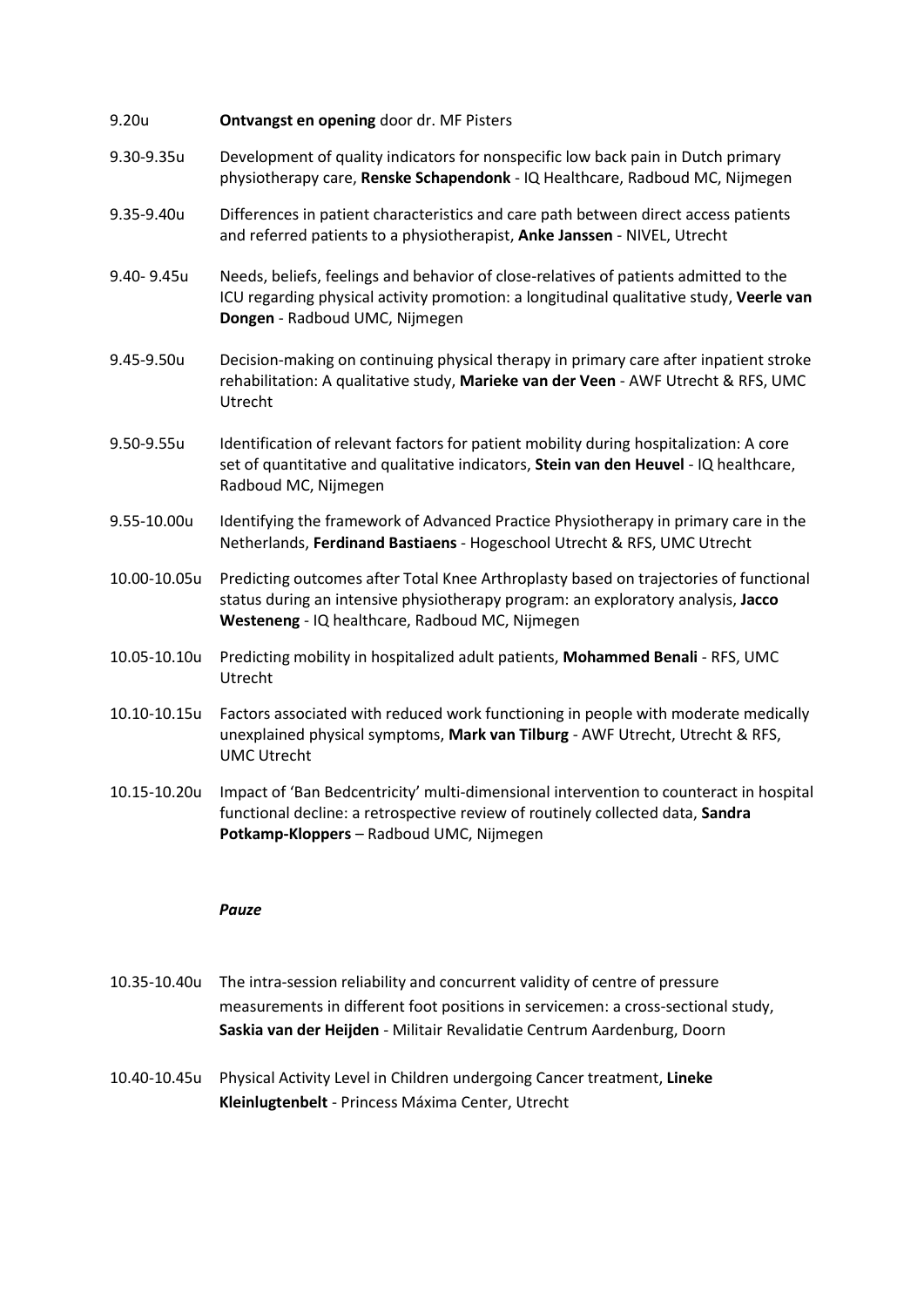- 10.45-10.50u Cross-Cultural Validity and Construct Validity of the Dutch-Flemish translation of the PROMIS Upper Extremity Item Bank V2.0 in Dutch Patients with Musculoskeletal Disorders of the Upper Extremity, **Erik-Jan Haan**, - VUMC, Amsterdam
- 10.50-10.55u The translation, validation and reliability of the Exercise Adherence Rating Scale in patients with chronic low back pain, **Sam Beenhakker** - NIVEL, Utrecht
- 10.55-11.00u Concurrent validity of an ankle-worn Personal Activity Monitor in elderly patients during Hospitalization, **Mattanja Mellema** - Hogeschool Utrecht & RFS, UMC Utrecht
- 11.00-11.05u Participation in physical activity as experienced by children with a congenital heart disease and their parents: a thematic analysis, **Nympha van der Feen** - WKZ, UMC Utrecht
- 11.05-11.10u Cardiopulmonary response to acute exposure at high altitude during a CPET in patients who have had an arterial switch operation for a transposition of the great arteries, **Fedde van Hees** - WKZ, UMC Utrecht
- 11.10-11.15u The relationship between handgrip strength, total body mass and fat free mass in patients with (severe) obesity, **Peter Dekkers** - University of Glasgow, Glasgow, United Kingdom
- 11.15-11.20u The association of BMI with maximal heart rate and peak oxygen pulse in apparently healthy adults, **Matthijs van Harten** - WKZ, UMC Utrecht
- 11.20-11.25u Pelvic floor muscle function assessment by transabdominal ultrasound in men with Lower Urinary Tract Symptoms, **Roelfrieke Naber** - Vrije Universiteit Amsterdam

## Pauze

- 11.50-11.55u The association between change in pain, disability and recovery at six month followup, by patients with complaints on the arm neck and/or shoulder in primary care, **Larissa du Mortier** - Erasmus MC, Rotterdam
- 11.55-12.00u Immediate effects of wearing a soft ankle brace on proprioception and dynamic postural control in chronic ankle instability: a cross-sectional study, **Ingrid Barelds** - Hanze Hogeschool & UMCG
- 12.00-12.05u Participation during outpatient rehabilitation in community-living patients with stroke, **Teuni van Gisbergen** - Revant, Breda
- 12.05-12.10u The association of knee extensor steadiness with physical function in patients with knee OA, **Maaike Witvliet** - Reade, Amsterdam
- 12.10-12.15u Off-field activities, a risky business for hamstring injuries in male amateur football? A prospective cohort study, **Jur Brauers** - RFS, UMC Utrecht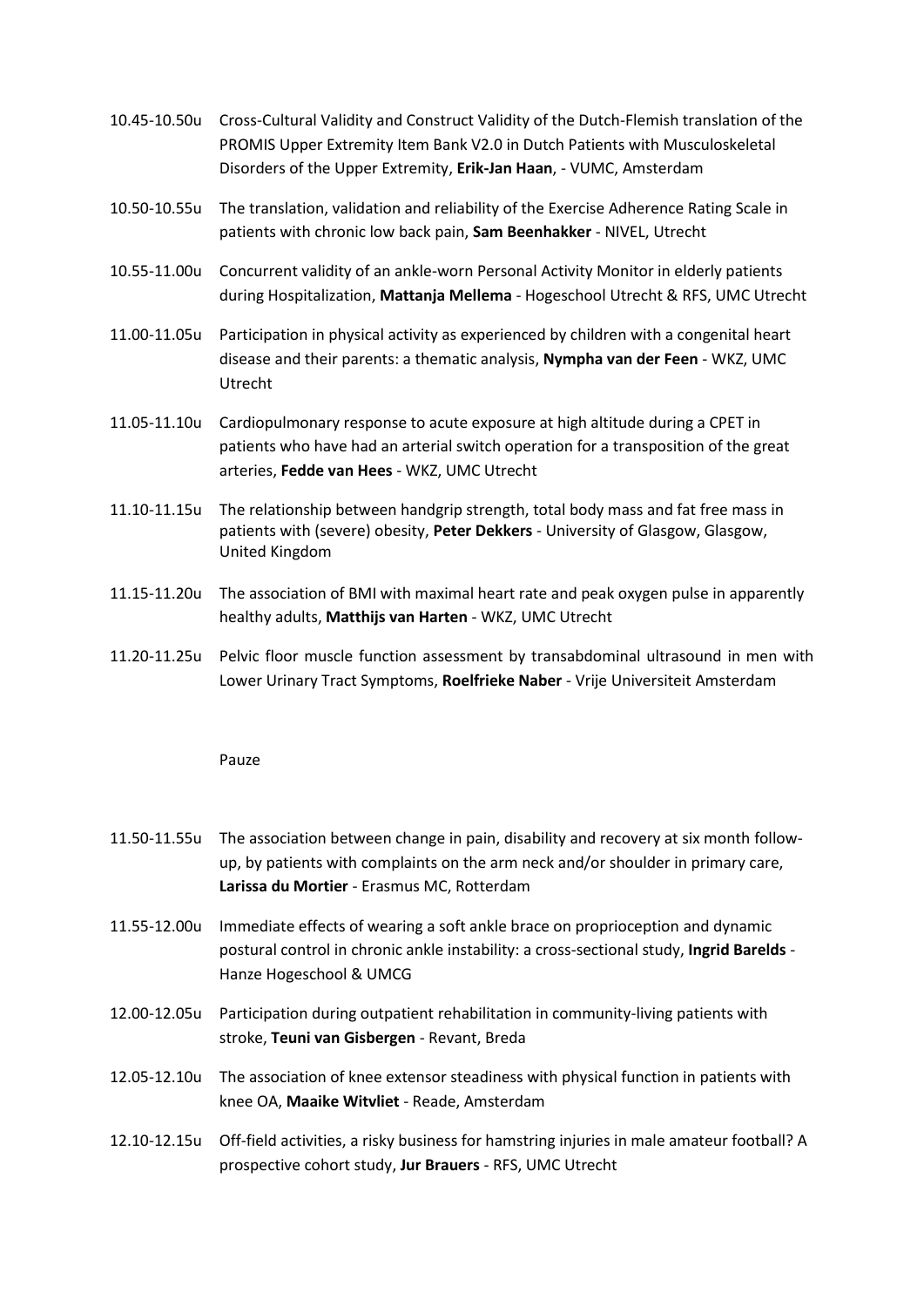- 12.15-12.20u Phenotypes of self-management strategies in primary care patients with moderate medically unexplained physical symptoms, **Mariëlle Beems** - AWF Utrecht & RFS, UMC Utrecht
- 12.20-12.25u Facilitators and barriers on participation experienced by people after stroke, **Vivianne van Beyeren Bergen en Henegouwen** - Revant, Breda
- 12.25-12.30u Perceived physical activity in adults with cardiovascular disease, during outpatient cardiac rehabilitation, **Rutger Groothuis** - UMCG, Groningen
- 12.30-12.35u Phenotypes in Movement Behaviours of Patients with Hip and/or Knee Osteoarthritis – a cross-sectional study, **Anne de Hoop** - Hogeschool Utrecht & RFS, UMC Utrecht
- 12.35-12.40u Construct validity and test-retest reliability of the Keele STarT MSK tool in patients with musculoskeletal pain in physiotherapeutic care, **Anke van den Broek** - RFS, UMC Utrecht
- 12.40u **Afsluiting** door dr. Martijn Pisters & dr. JanJaap van der Net